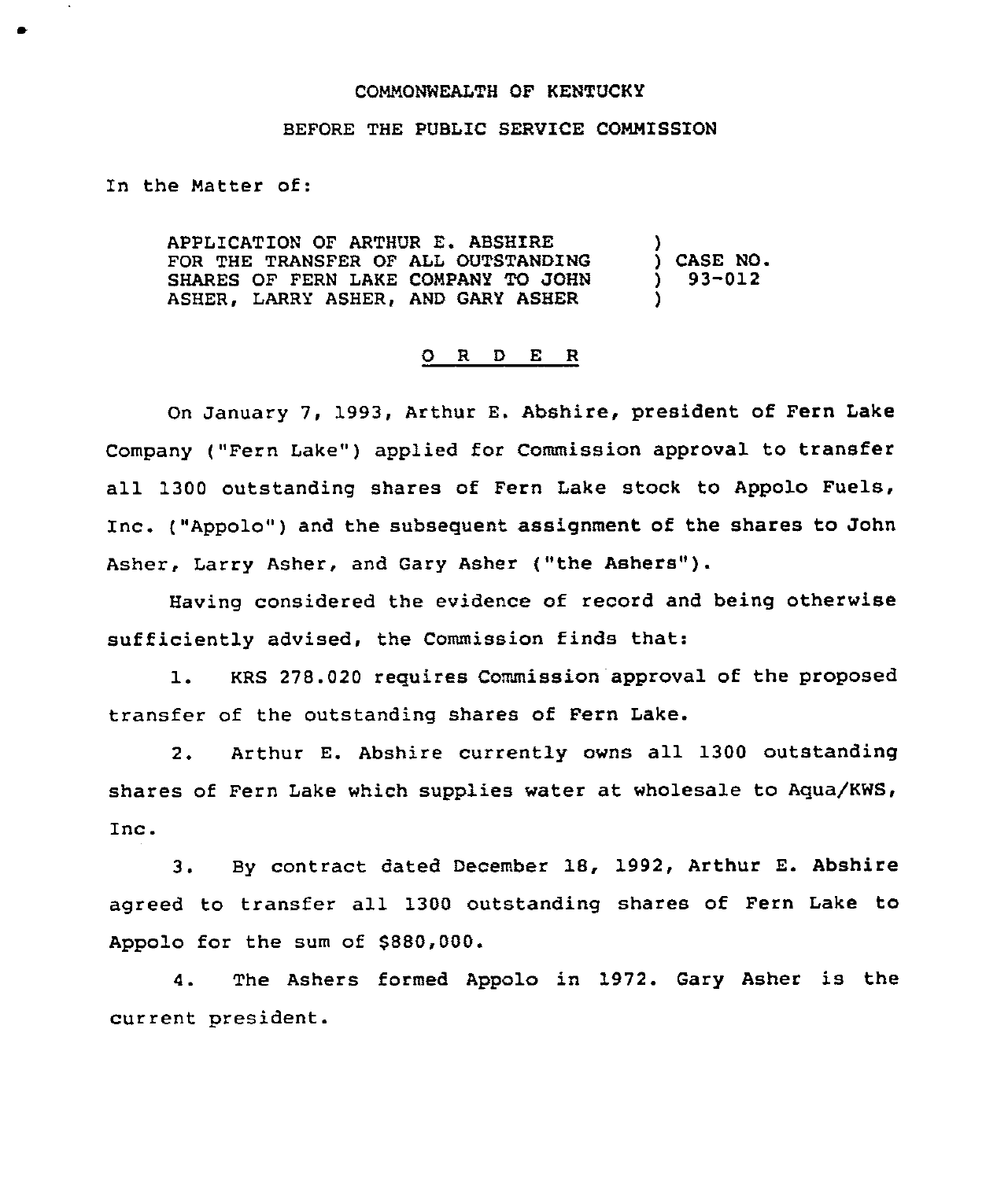5. The Contract provides that consummation of the contract is contingent upon the approval without modification by the U.S. Bankruptcy Court and the Commission.

6. The contract provides that Appolo shall assign its rights to purchase the 1300 shares under the contract to the Ashers.

7. Appolo has executed an Assignment of Contract whereby it absolutely and unconditionally assigns, transfers and conveys to the Ashers all of its rights, interest and estate under the contract.

8. The Ashers are seasoned businessmen with substantial financial resources.

9. As of December 31, 1991, the net worth of Gary Asher was \$7,557,250 and the net worth of Larry Asher was \$7,456,250.

10. The Ashers will continue to employ Dennis W. Lynch, the current manager of Fern Lake, to operate and manage the utility.

11. The Ashers have the managerial, technical, and financial abilities to provide reasonable service.

12. The proposed transfer is made in accordance with law, is for a proper purpose and is consistent with the public interest.

IT IS THEREFORE ORDERED that:

1. The proposed transfer of outstanding shares of Fern Lake per the terms of the Contract and Assignment of Contract is approved.

2. The Ashers shall give written notice to the Commission within 10 days of the closing of the proposed transfer.

$$
-2-
$$